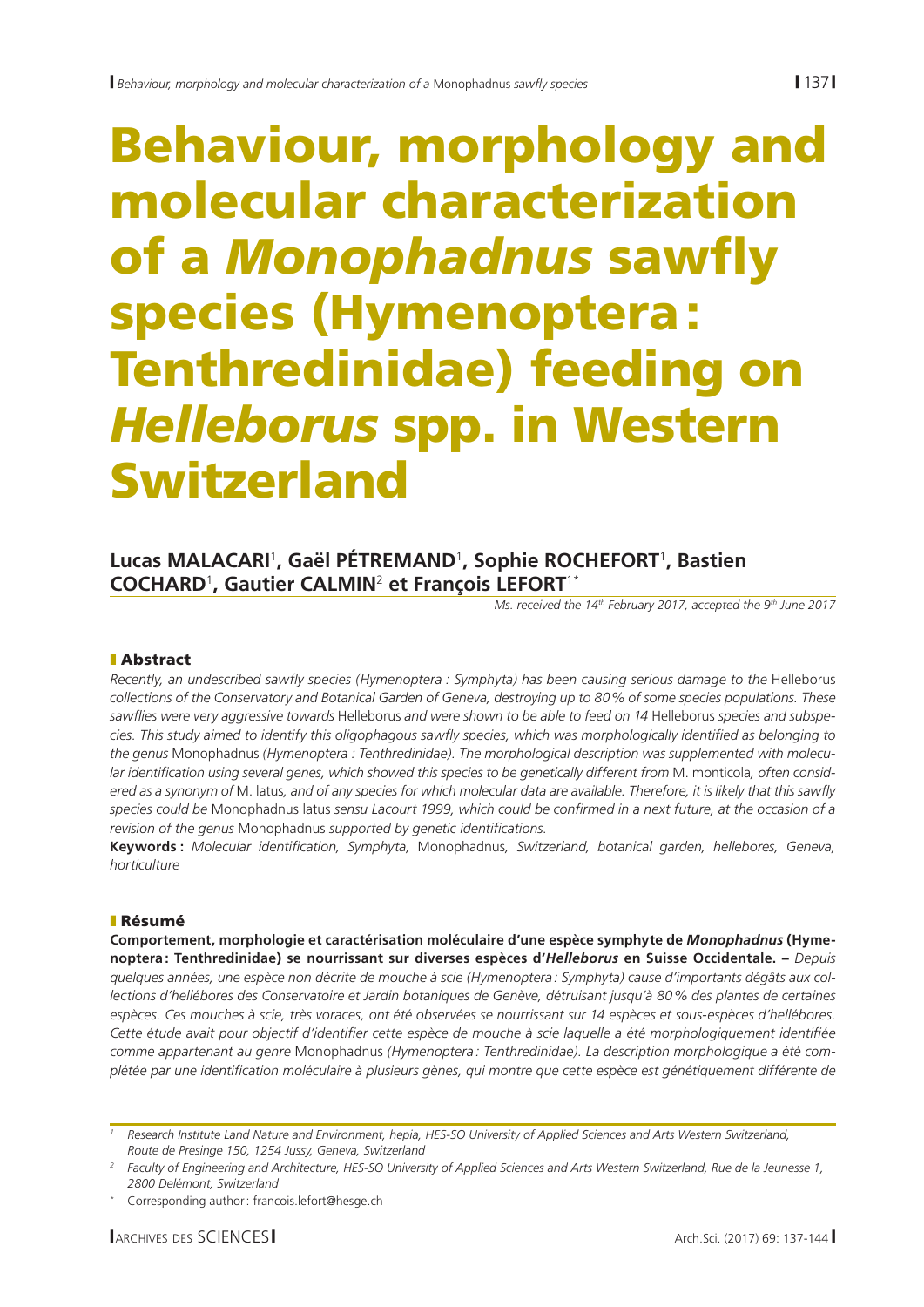M. monticola*, souvent considérée comme un synonyme de* M. latus*, et de toutes les espèces pour lesquelles une description moléculaire est disponible. Il est probable que cette espèce soit* M. latus sensu *Lacourt 1999, ce qui pourrait être confirmé dans le futur par une révision du genre* Monophadnus *complétée par des identifications génétiques.*  **Mots-clés :** *Identification moléculaire, Symphytes,* Monophadnus*, Suisse, Jardin botanique, hellébores, Genève, horticulture*

## **I** Introduction

More than 8000 Symphyta (Hymenoptera) species distributed worldwide have been described, including important pest insects, which are major defoliators in the Northern hemisphere, in natural areas as well as in horticultural and agricultural production sites (Boevé 2004; Taeger et al. 2010). Symphyta include more than 1000 species, for which the phylogeny has been recently refined (Prous et al. 2014; Welz & Vilhelmsen 2014; Vilhemsen 2015), and new sawflies species are continuously being discovered and described (Haris 2015; Niu et al. 2015; Looney et al. 2016).

In the literature, several authors have reported *Monophadnus* spp. larvae as feeding on *Helleborus*  spp., especially on *H. niger* L., *H. foetidus* L. and *H. viridis* L. (Fenili 1965; Jahn & Schedl 1992; Lacourt 1994). The *Helleborus* collections of the Conservatory and Botanical Garden of Geneva (CBG) have been particularly infested by sawflies for the last five years, with damage reaching 80% of individuals for some *Helleborus* species. For the purpose of developing biological control trials against this pest, it appeared important to first try to secure its identity. Additionally, the *Helleborus* collection found at the CBG provided an opportunity to observe this sawfly on 14 *Helleborus* species and subspecies.

## **Naterials and Methods**

### **Survey of Plant Species Hosting Sawflies in the CBG Collections**

Observations were carried out in Spring 2015 in all *Helleborus* collections and isolated plants of the CBG in order to evaluate the range of species attacked by this sawfly. Specimens, both adults and larvae, were collected on *Helleborus* plants at the CBG and deposited at the Museum of Natural History of Geneva under voucher numbers MHNG ENTO 9805 to 9808.

## **Morphological Identification**

The morphological description of the adult was initially achieved by using the determination keys for Hymenoptera Tenthredoidea by Berland (1947).

## **Molecular Identification**

Samples of 3-4 larvae at the fourth stage were ground in liquid nitrogen with a mortar and pestle. Larvae were sampled and submitted to DNA extraction. Total nucleic acids were extracted from the resulting powder using the DNeasy Blood & Tissue kit (Qiagen AG, Switzerland), according the protocol « Purification of total DNA from insects ». Genomic DNA quality was checked and assayed with a Nanodrop ND-1000 spectrophotometer (WITEC AG, Switzerland). PCR amplifications were carried out for the 18S and 28SrDNA nuclear genes and the cytochrome oxidase subunit 1 mitochondrial gene (COI) with specific primers, whose sequences and sources are given in Table 1. PCR reactions were carried out in 50 μl final volume containing 50 ng DNA, using 1.25 u of MyTaq™ HS DNA Polymerase (Bioline, UK) in 1x MyTaq™ Reaction Buffer. PCR programs used for the amplification of the three genes are given in Table 2. Touchdown programs were used for 28S and COI genes. PCR products were checked for quality by gel electrophoresis, then purified with the Wizard® SV Gel and PCR Clean-up system (Promega AG, Switzerland) and submitted to Sanger sequencing. Result-

#### *Table 1. Primers used for the phylogenetic study.*

| <b>Genes</b> | <b>Primer</b> | <b>Sens</b> | Sequence (5' - 3')                 | <b>Source</b>            |
|--------------|---------------|-------------|------------------------------------|--------------------------|
| 18S          | 2880          |             | CTG GTT GAT CCT GCC AGT AG         | Von Dohlen & Moran, 1995 |
|              | Br            | R           | CCG CGG CTG CTG GCA CCA GA         | Von Dohlen & Moran, 1995 |
| 28S          | S3660         |             | GAG AGT TMA ASA GTA CGT GAA AC     | Dowton & Austin, 1998    |
|              | A335          | R           | TCG GAR GGA ACC AGC TAC TA         | Whiting et al., 1997     |
| COL          | LepF1         |             | ATT CAA CCA ATC ATA AAG ATA TTG G  | Hebert et al., 2004      |
|              | LepR1         | R           | TAA ACT TCT GGA TGT CCA AAA AAT CA | Hebert et al., 2004      |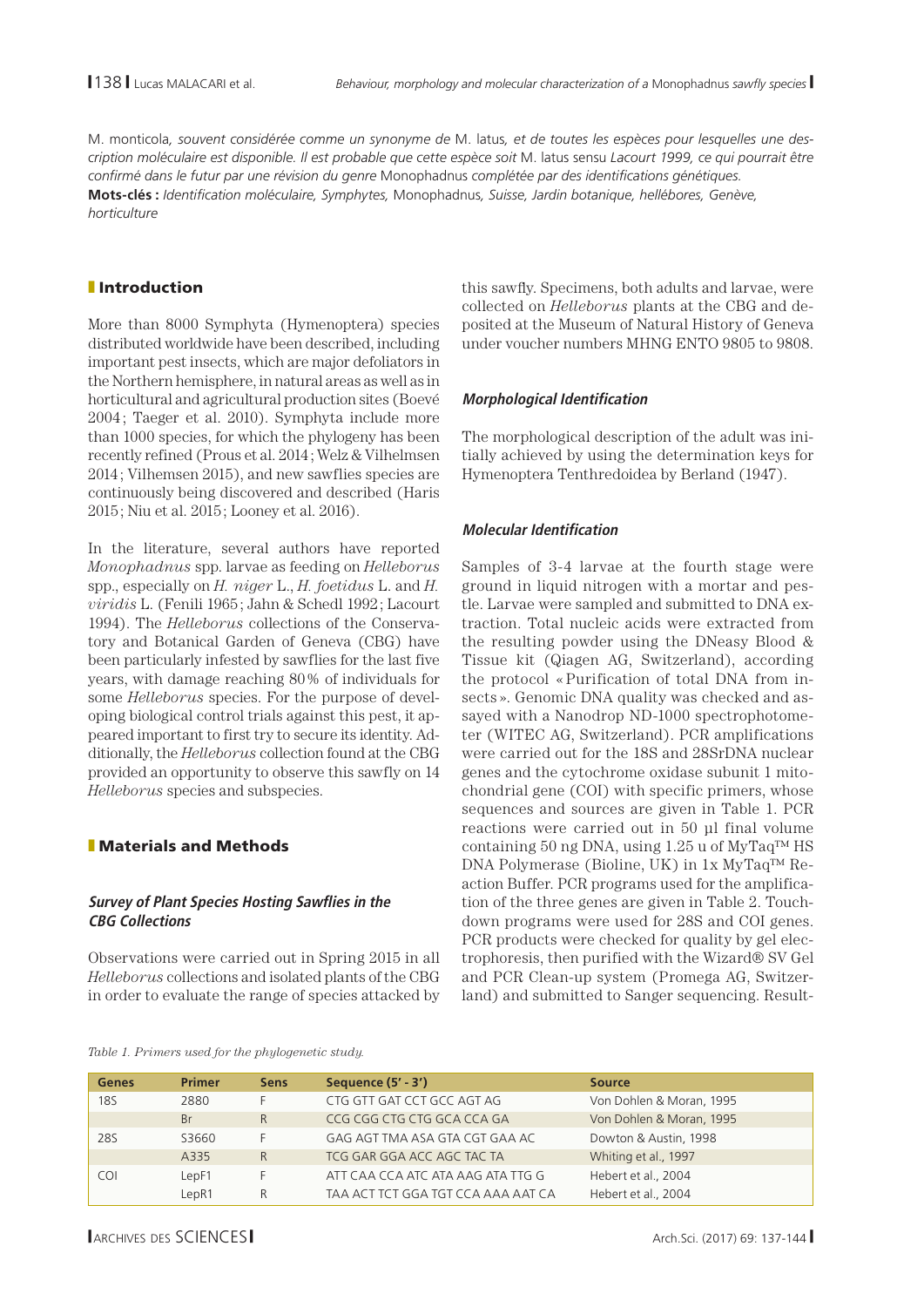

*Fig. 1. Damage caused by* Monophadnus *sawfly larvae on* Helleborus foetidus*.*

ing sequences were edited with FinchTV and registered in NCBI GenBank (Benson et al. 2013), where they were compared to deposited sequences with the Basic Local Alignment Search Tool (BLAST) algorithm (Altschul et al. 1990).

Outgroup sequences for the same genes were recovered from GenBank. Phylogenetic inference was based on a multigene dataset (28S and COI). Sequence alignment was constructed using Bioedit 7.1.9 (Hall 1999). Phylogeny was generated using maximum likelihood. The best-fitting nucleotide substitution model was selected via the Akaike information criterion (AIC), as implemented in the PhyML-SMS online execution program (http:// www.atgc-montpellier.fr/phyml-sms/). The Gen-

eral Time Reversible model, with gamma-distributed among-site rate heterogeneity and invariant sites (GTR+G+I), was recovered as most appropriate. ML analysis was inferred using PhyML online execution platform (Guindon et al. 2010), applying model suggested by PhyML-SMS. Node support was quantified with 1000 rapid bootstrap replicates. The tree was visualised using Fig-Tree 1.4.2 (Rambaut 2009).

## **Results**

## **Survey of Host Plant Species in CBG collection**

The unknown sawfly species was observed feeding on all 14 *Helleborus*  species and subspecies found at the CBG: *H. argutifolius* Viv.*, H. cyclophyllus* Boiss.*, H. dumetorum*  ssp*. atrorubens* (Waldst. & Kit.) Merxm. & Podlech*, H. foetidus, H. lividus* Aiton*, H. multifidus*  ssp*. bocconei* (Tenore) Mathew*, H.* 

*niger, H. odorus* Waldst. & Kit. ex Willd*., H. orientalis* Lam.*, H. orientalis* ssp*. abchasicus* (A. Braun) B. Mathew*, H. purpurascens* Waldst. & Kit.*, H. torquatus* Archer-Hind*, H. viridis and H. viridis* ssp*. occidentalis* (Reut.) Schiffn*.*. The damages were most important on *H. foetidus* (Fig. 1), while *H. niger* supported the least significant damages.

## **Morphological description**

The morphological description was carried out with the descriptors of the determination key established by Berland (1947). Following Berland (1947), two characters enable this *Monophadnus* species to be identified as *Monophadnus longicornis* Har-

|  |  | Table 2. PCR programs used to amplify the 3 genes used for the phylogenetic study. |
|--|--|------------------------------------------------------------------------------------|
|  |  |                                                                                    |

| Gene       |                  | Initial denaturation | <b>Denaturation</b> | <b>Hybridation</b> | <b>Amplification</b> | <b>Final extension</b> |
|------------|------------------|----------------------|---------------------|--------------------|----------------------|------------------------|
| <b>18S</b> | Temperature [°C] | 94                   | 94                  | 55                 | 72                   | 72                     |
|            | Time             | 4 min                | 1 min               | 50 <sub>s</sub>    | 45s                  | 7 min                  |
| <b>28S</b> | Temperature [°C] | 95                   | 95                  | $49 - 61$          | 72                   | 72                     |
|            | <b>Time</b>      | 4 min                | $1$ min             | 50 <sub>s</sub>    | 50 <sub>s</sub>      | 7 min                  |
| <b>COI</b> | Temperature [°C] | 95                   | 95                  | $48 - 60$          | 72                   | 72                     |
|            | Time             | 5 min                | 1 min               | 1 min              | min                  | $10 \text{ min}$       |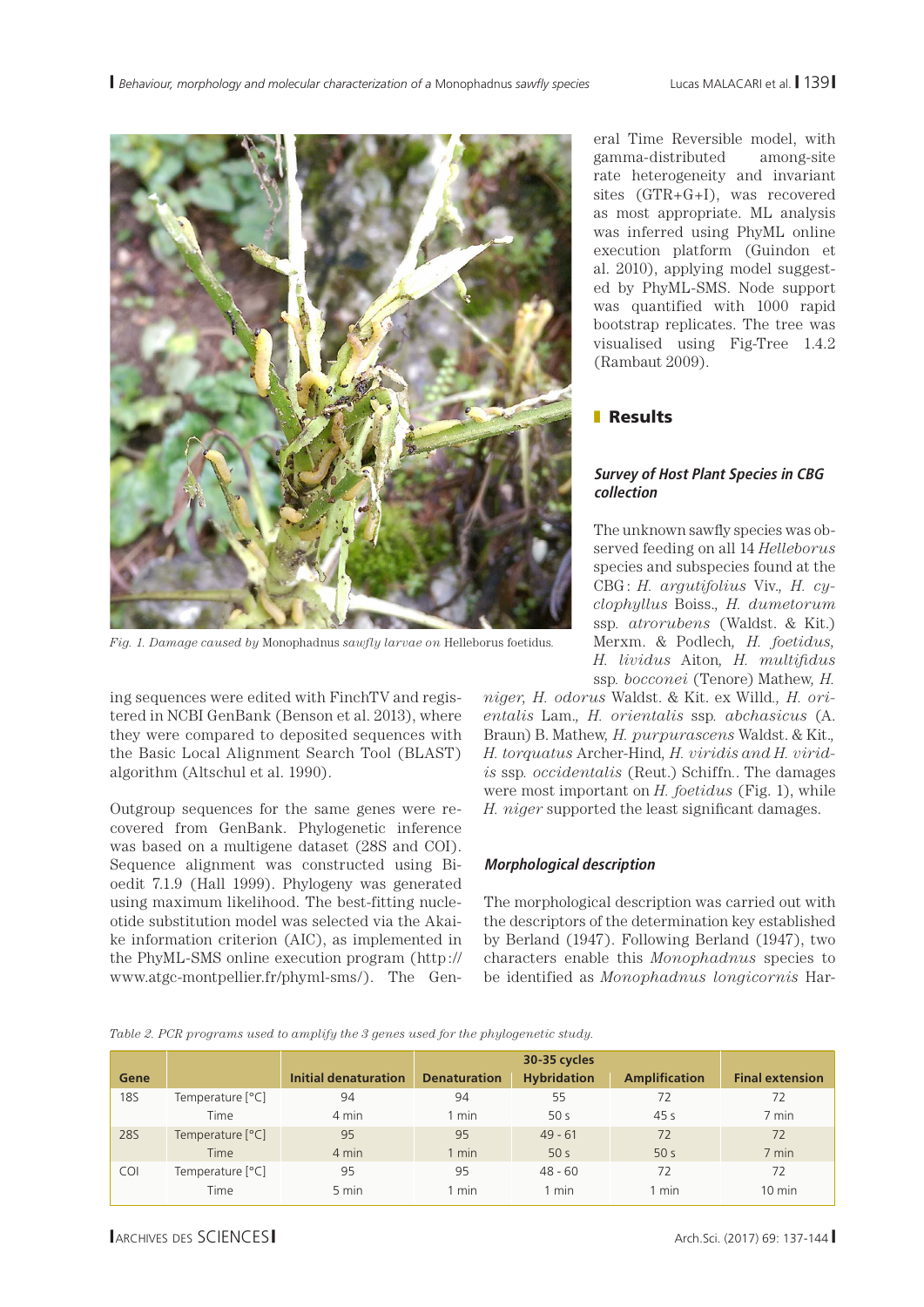tig,  $1837:1$ ) simple tarsal claws and 2) third segment of antennae only one and a half length of fourth segment (Fig. 2). Other morphological characters of adults of this *Monophadnus* species are : body length 6.5-8.2 mm ; antennae of nine articles and shorter than the abdomen; legs almost entirely black, but upper half of tibiae yellow-brown; dark brown to black veins and stigma. Our observations on the CBG sawfly are congruent with the morphological descriptions of *M. longicornis* given by Berland (1947), Fenili (1965) and Jahn and Schedl (1992). The general aspects of the adult and larva are shown in Figure 3. Given that the key of Berland (1947) is obsolete for identification purposes and that the *Monophadnus* genus includes many undescribed or wrongly named species (Lacourt 1999), our morphological and behavioural observations allow us to identify the CBG specimens as an undescribed species of the genus *Monophadnus,* close to *Monophadnus latus sensu* Lacourt 1999, labelled *Monophadnus* sp. MHNG ENTO 9805.

## **Molecular Identification**

The DNA sequences obtained have been registered in NCBI GenBank under accessions numbers KU302717- KU302718 for the 18S rDNA gene, KU302719-

KU302720 for the 28S rDNA gene, and KU302721- KU302722 for the COI gene. Genbank searches showed that genetic information on *Monophadnus* was very scarce. There are, for instance, no 18S rDNA sequences available, except the ones produced in this study for *Monophadnus* sp. MHNG ENTO 9805, and very few sequences registered for both 28S rDNA and COI genes. Sequence comparison allowed to confirm that the sequences for *Monophadnus* sp. MHNG ENTO 9805 were the first ones registered for this undescribed species. A phylogram built with the concatenated genes 28S and COI shows that *Monophadnus* sp. MHNG ENTO 9805 was very different from *M. monticola* Hartig 1837 (Fig. 4). A second phylogram, built only with COI sequences, clearly showed that these two species differ from each other and are also different from other *Monophadnus* species for which COI sequences are available (Fig. 5). A specimen labeled *Monophadnus* sp*.* A GM-2013 is the closest genotype to *Monophadnus* sp. MHNG ENTO 9805. Cited by Boevé et al. (2013), this specimen from an unidentified species was found on *H. foetidus* in Delémont, Northern Switzerland. The *Monophadnus* sp. B GM-2013 (Boevé et al. 2013) was sampled in Meride (Ticino), South East Switzerland, as was the *Monophadnus* sp. DEIGISHym11547 sampled on *H. viridis*. Though close to *Monophadnus* sp. MHNG ENTO 9805, at 99% similarity, these



*Fig.2. Morphological criteria used for identification; third antennal segment only one and a half length of fourth segment (2A), simple tarsal claws (2B). Fig.3. General aspects of the adult (3A) and the larva (3B).*

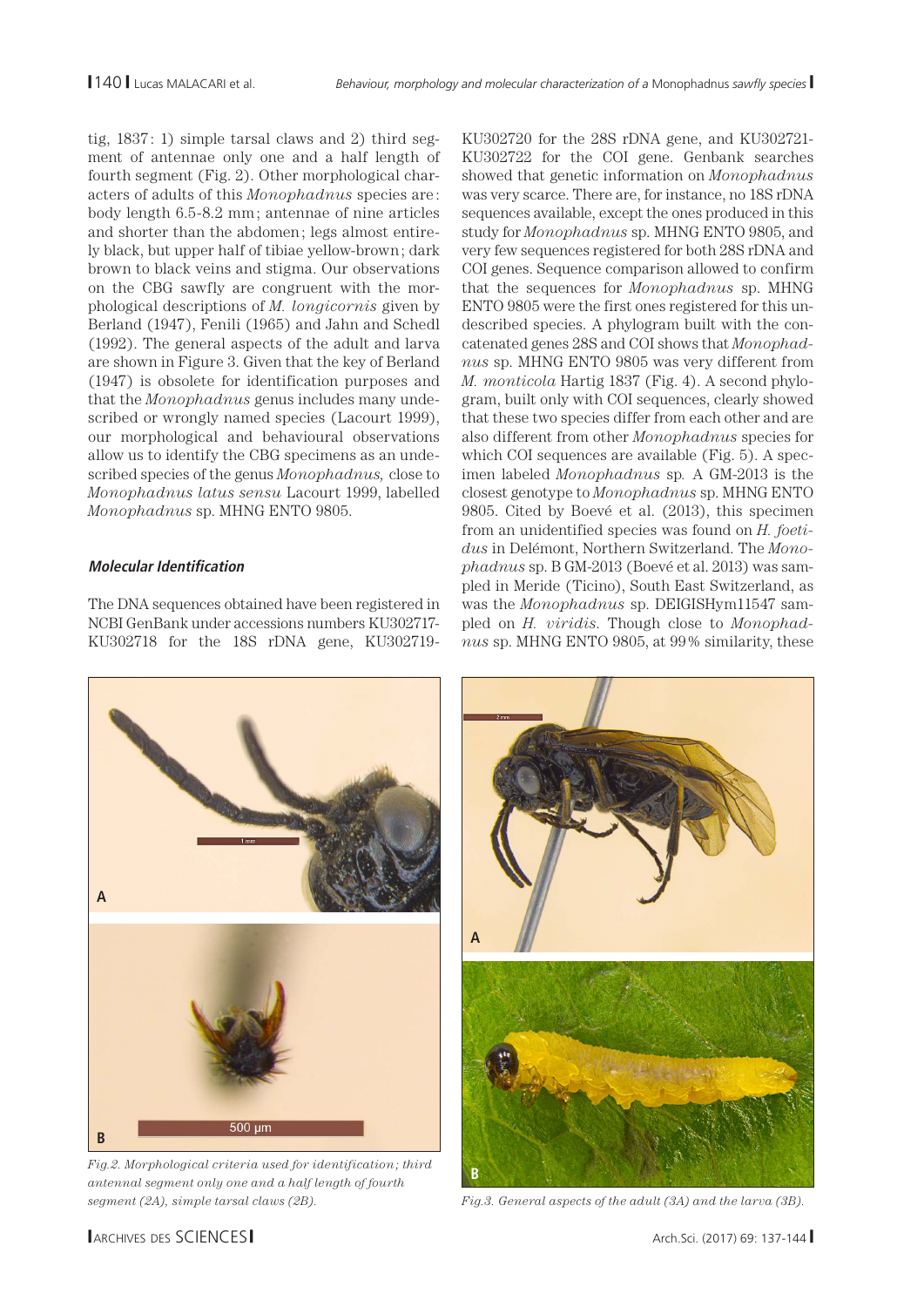

*Fig. 4. ML tree topology derived from multigene analysis (28S and COI). Bootstrap support values are given at nodes. Only bootstrap values > 850 are shown. Blanks indicate values that were below the corresponding thresholds. Bar = 0.008 substitution positions.* 

three specimens, are nevertheless distinct genotypes. These first registered DNA sequences for three genes add to the morphological description of *Monophadnus* sp. MHNG ENTO 9805 and will help to place it in the phylogeny of the genus in the future.

## **Discussion and Conclusion**

This study identified a *Monophadnus* species as the species causing damage to the *Helleborus* collections of the CBG. However, morphology as well as genetic data do not allow us to name this species, which could likely be *M. latus sensu* Lacourt 1999. Although the species described here was easily differentiated from the four other European species *Monophadnus alpicola* Benson 1954, *M. monticola, M. pallescens*  Gmelin 1790, *and M. spinolae* Klug 1816*,* it has not been possible to name this species because of historical confusions, using three different names *Monophadnus latus, M. longicornis and M. monticola,*  with no name being correct*.* The key of Berland does not allow *Monophadnus latus* sensu Lacourt 1999, to be distinguished from *M. monticola* and does not include *M. alpicola*. *M. monticola* is known to feed on *Ranunculus* spp*.* and *M. alpicola* on *Pulsatilla* spp*.,* and for this reason, these specimens have not been considered in this study focusing on *Helleborus*  spp*.* There is no morphological characters that would help distinguish whether it is *M. latus sensu* Lacourt 1999, or another undescribed species, and it is not clear, from the literature, if the aforesaid synonyms correspond to the same species. There is however a consensus that the *Monophadnus* species feeding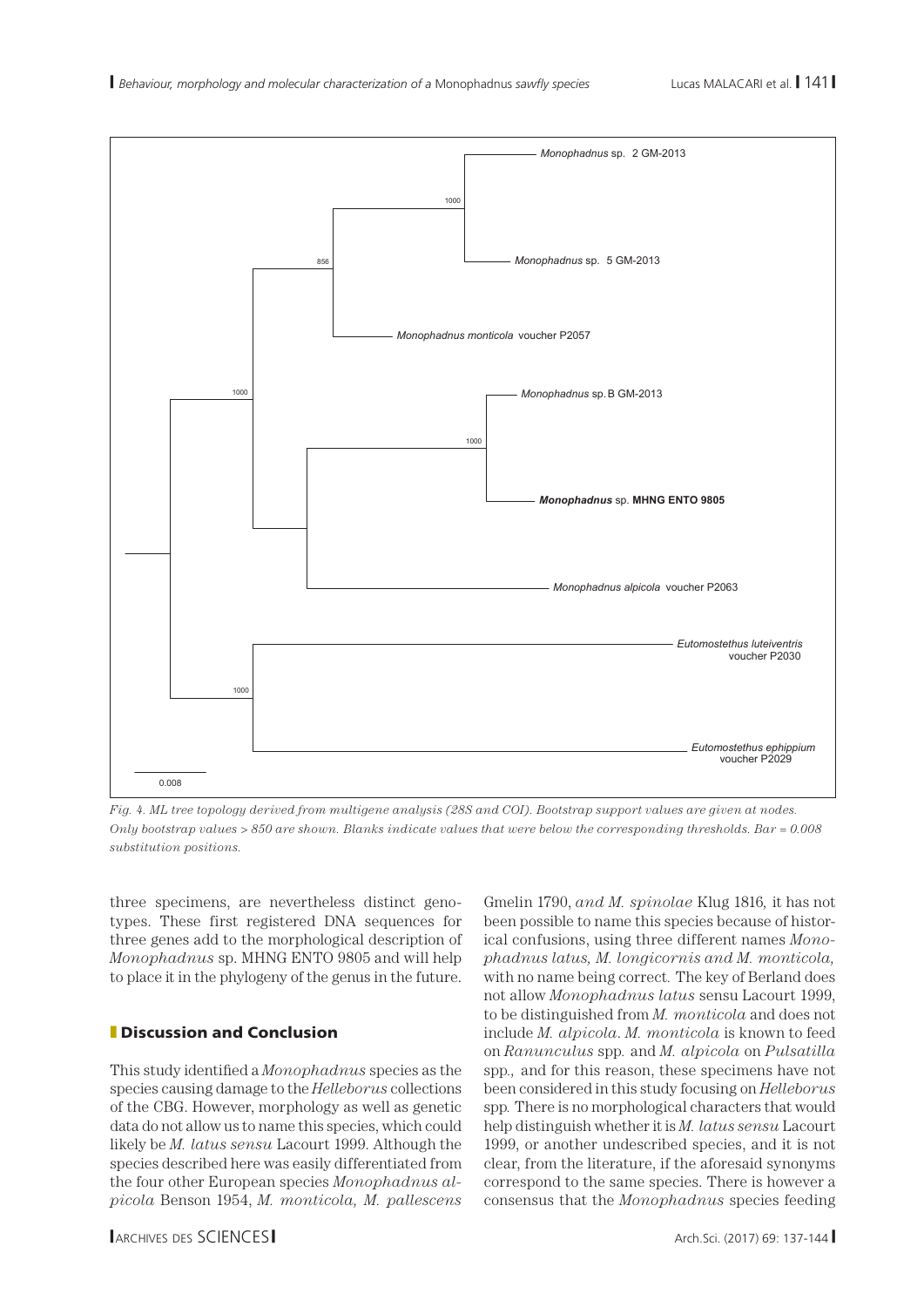

*Fig. 5. ML tree topology for the COI gene. Bootstrap support values are given at nodes. Only bootstrap values > 850 are shown. Blanks indicate values that were below the corresponding thresholds. Bar = 0.05 substitution positions.*

on *Helleborus* spp. could be named *M. latus sensu* Lacourt 1999. The species present in CBG, feeds on a large range of *Helleborus* spp. and seems to be genetically different from all referenced specimens. Concerning the behavior of *M. latus sensu* Lacourt 1999, females lay their eggs in the mesophyll of the leaves and petals of hellebores and are reported to feed only on this genus : they have been found feeding only on *H. viridis*, *H. foetidus* and *H. niger* (Fenili 1965; Jahn & Schedl 1992; Lacourt 1994). Concerning the host plants, Fenili (1965) stated that *M. longicornis* attacked *H. viridis* and *H. foetidus*. If Lacourt (1994) considered that *M. longicornis* could

be restricted to *H. niger*, while *M. monticola* auct*. gallica* would be a specialist on *H. viridis* and *H. foetidus,* he proposed later that there was only one species*, Monophadnus latus sensu* Lacourt 1999 feeding on *Helleborus* spp. (Lacourt 1999, 2003). Jahn and Schedl (1992) reported that *M. longicornis* might also attack these three *Helleborus* species. Thus *M. latus sensu* Lacourt 1999 was reported to be limited to *H. niger, H. viridis* and *H. foetidus,*  while our observations found that *Monophadnus* sp. MHNG ENTO 9805 is able to forage on 14 *Helleborus* species and sub-species, with *H. foetidus* being the most attacked among these species.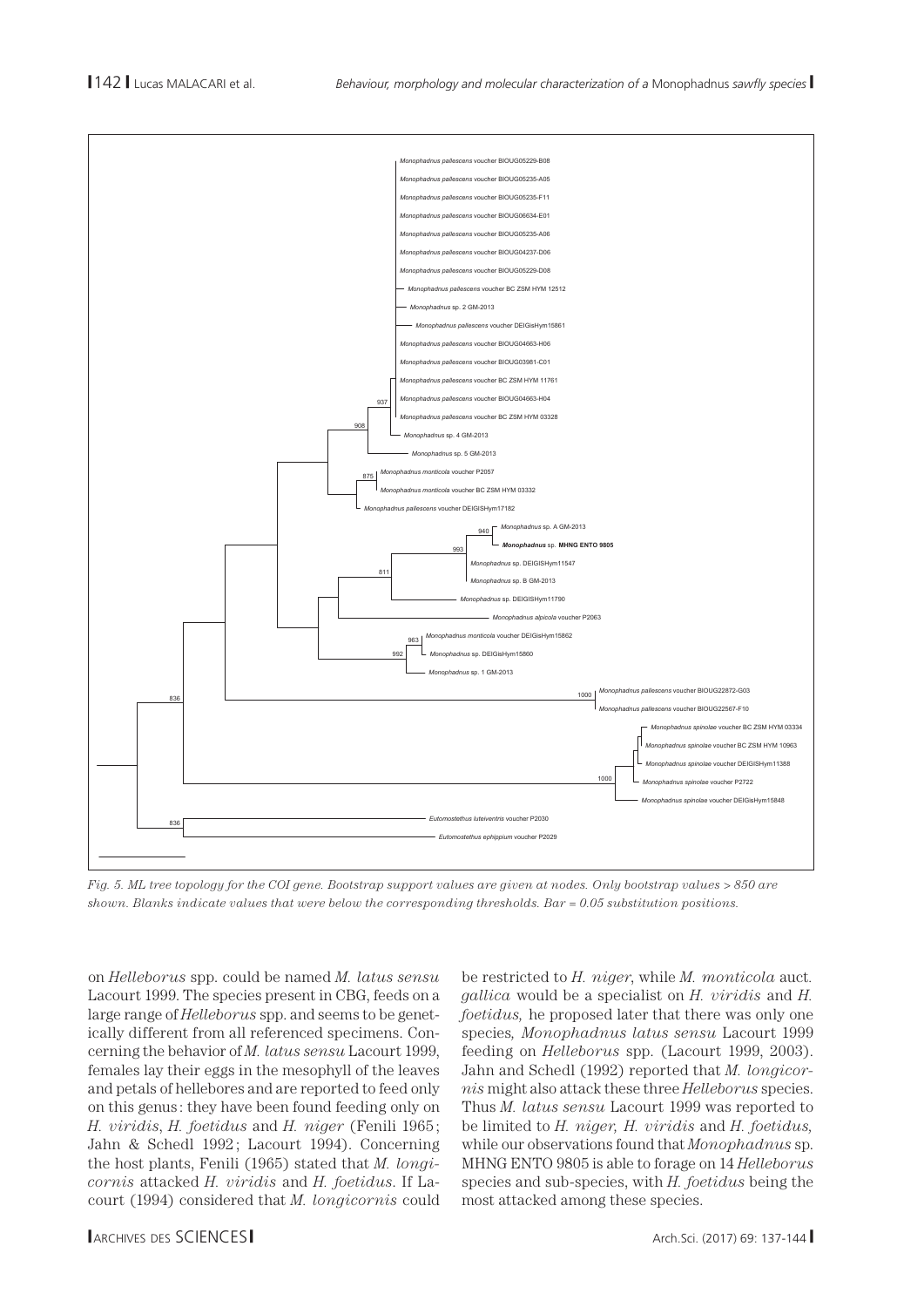Concerning its distribution, *M. latus sensu* Lacourt 1999*,* is restricted to Europe and Taeger et al. (2006) have given the best inventory available at this point, completed with recent reports. The presence of *M. latus sensu* Lacourt 1999 has been recorded in Albania, Austria, Bosnia and Herzegovina, Bulgaria, Croatia, Czech Republic, Germany, Hungary, Italy and Sardinia, Romania, Spain, Switzerland and Ukraine, and previously recorded as *M. longicornis* in Austria, Italy, Romania and Ukraine. Since then it has also been reported in South West France (Savina & Chevin 2012; Chevin & Savina 2013) and North West France. Concerning Switzerland, *M. latus sensu* Lacourt 1999 was not, even recently, considered to be present in Geneva (Boillat 2010). There was only one report by Peter (2006), who mentioned a first report for South Eastern Switzerland in Ticino in 1987 on *H. niger* and another report by Pschorn-Walscher and Altenhofer (2000),

in Northern Switzerland, who also used the name *M. longicornis*. The DNA sequences provided here are the first registered for this *Monophadnus* species, identified as potentially being *M. latus sensu*  Lacourt 1999. Whether the specimens from CBG correspond to this species or another undescribed species remains unknown. For this reason, a revision of the genus *Monophadnus*, supported by genetic identification would be required in order to precisely name this species.

#### **I** Acknowledgements

We are grateful to Nicolas Freyre, Pascale Steinmann and the horticulturists of the domain of Rocailles, from the Conservatory and Botanical Garden of Geneva for their help in this study.

## References

- **ALTSCHUL SF, GISH W, MILLER W, MYERS EW, LIPMAN DJ. 1990. Basic local alignment search tool. Journal of Molecular Biology,**  $215 \cdot 403 - 410$
- z **Benson DA, Cavanaugh M, Clark K, Karsch-Mizrachi I, Lipman DJ, Ostell J, Sayers EW.** 2013. GenBank. Nucleic Acids Research, 41 : 36-42.
- **Berland L.** 1947. Hyménoptères Tenthrédoïdes [Hymenoptera Tenthrodoids]. Faune, 47: 1-496.
- **Boevé JL.** 2004. Sawflies (Hymenoptera: Tenthredinidae). In: Capinera JL (ed.), Encyclopedia of Entomology, Volume 3, Kluwer Academic Publishers; Dordrecht, pp. 1949-1954.
- **Boevé JL, BLANK SM, MEIJER G, NYMAN T. 2013. Invertebrate and avian predators as drivers of chemical defensive strategies in** tenthredinid sawflies. BMC Evolutionary Biology, 13(1): 198.
- **BoILLAT H.** 2010. Les Hyménoptères Symphytes dans le canton de Genève, hier et aujourd'hui (Hymenoptera, Symphyta) [Hymenoptera Symphyta in the township of Geneva, yesterday and today]. Miscellanae Faunistica Helvetica, 7 : 1-125.
- **T** CHEVIN H, SAVINA H. 2013. Contribution à l'inventaire des Hyménoptères Symphytes du département de la Haute-Garonne [Contribution to the inventory of Hymenoptera Symphyta of the Haute-Garonne department]. Bulletin de la Société Entomologique de France, 118(3): 379-390.
- **Dowton M, Austin AD.** 1998. Phylogenetic relationships among the microgastroid wasps (Hymenoptera: Braconidae): combined analysis of 16S and 28S rDNA genes and morphological data. Molecular Phylogenetics Evolution, 10(3): 354-366.
- **FENILI GA.** 1965. Contributo allo studio morphologico-etologico del Monophadnus longicornis Hartig (Hymenoptera, Tenthredinidae) [Contribution to the morphological and ethological study of Monophadnus longicornis Hartig (Hymenoptera, Tenthredinidae)]. Redia, 49 : 255-309.
- **GUINDON S, DUFAYARD JF, LEFORT V, ANISIMOVA M, HORDIJK W, GASCUEL O.** 2010. New algorithms and methods to estimate maximumlikelihood phylogenies: assessing the performance of PhyML 3.0. Systematic Biology, 59(3): 307-21.
- **Hall TA.** 1999. BioEdit: a user-friendly biological sequence alignment editor and analysis program for Windows 95/98/NT. Nucleic Acids Symposium Series, 41 : 95-98.
- **Haris A.** 2015. Two new sawfly species from India (Hymenoptera: Tenthredinidae). Natura Somogyiensis, 26: 73-78.
- **Hebert PDN, Penton FH, Burns Jm, Janzen DH, Hallwachs W. 2004. Ten species in one: DNA barcoding reveals cryptic diversity in** the neotropical skipper butterfly Astraptes fulgerator. Proceedings of the National Academy of Sciences of the United State of America, 101 : 14812-14817.
- **JAHN E, SCHEDL W.** 1992. Beobachtungen zum Auftreten einer Schneerosenblattwespe, Monophadnus longicornis (Hartig, 1837), in Südostkärnten (Hymenoptera: Tenthredinidae) [Observations on the occurrence of snow rose sawfly, Monophadnus longicornis (Hartig, 1837), in Southeast Carinthia (Hymenoptera : Tenthredinidae)]. Carinthia II, 182(102): 453–459.